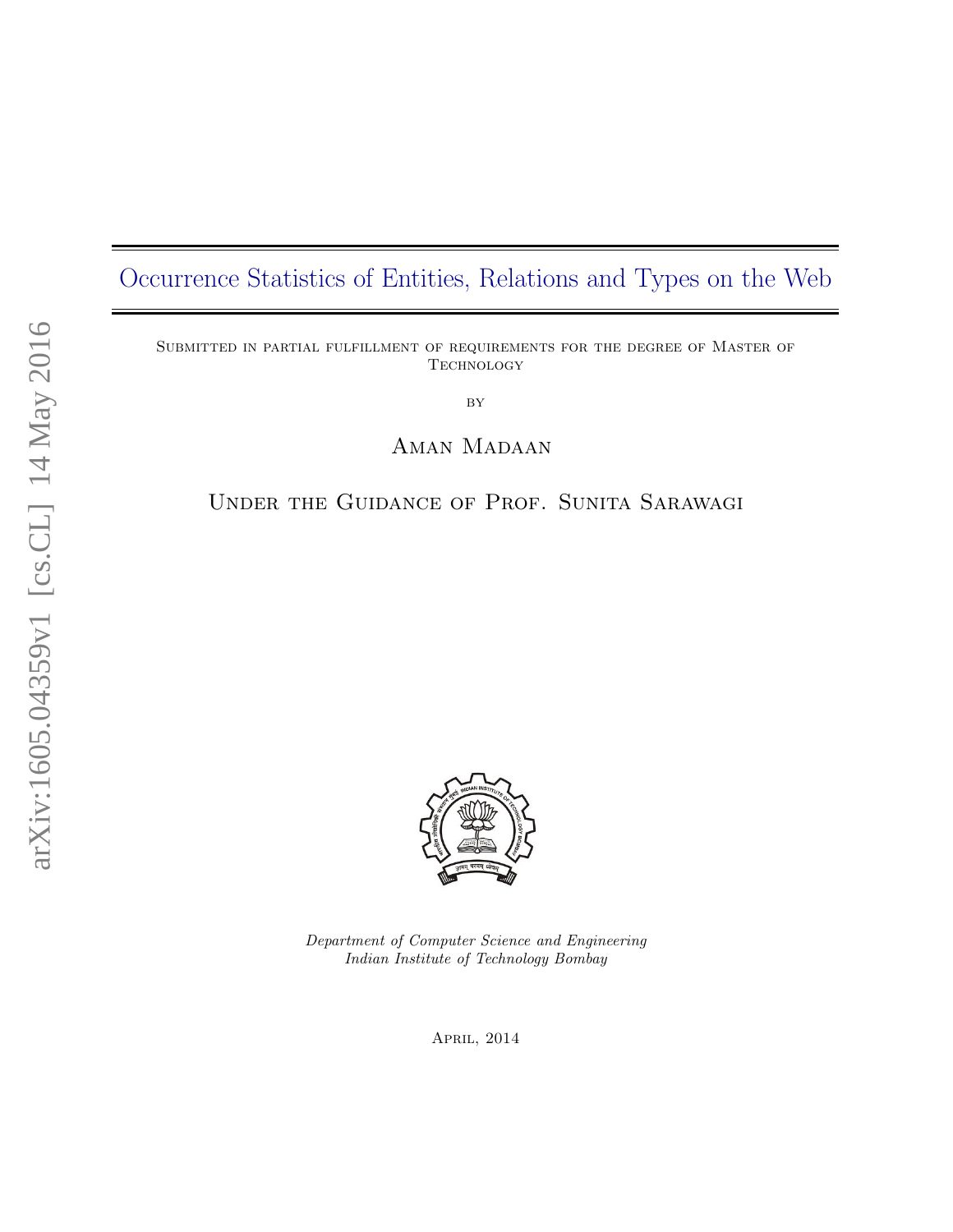# **Occurrence Statistics of Entities, Relations and Types on the Web**

### April 2014

### Abstract

The problem of collecting reliable estimates of occurrence of entities on the open web forms the premise for this report. The models learned for tagging entities cannot be expected to perform well when deployed on the web. This is owing to the severe mismatch in the distributions of such entities on the web and in the relatively diminutive training data. In this report, we build up the case for maximum mean discrepancy for estimation of occurrence statistics of entities on the web, taking a review of named entity disambiguation techniques and related concepts along the way.

### 1 Introduction

### 1.1 Problem Statement

The Internet is a web of mostly unstructured knowledge woven around things. However, these things; people, places, technologies, movies, products, books etc. are mostly just mentioned by their name, with other crucial bits of information about them scattered around the point of mention. The cosmic scale of such unstructured information has stemmed the dream of a semantic web. A web which is aware of the links

that make sense, which understands what the user is looking for and which is gifted with the intelligence of locating the desideratum. There are several pieces in the puzzle of the semantic web, this report is an attempt to understand one important piece; entities on the web and their co occurrence statistics.

Given a knowledge base such as Yago or Freebase consisting of entities and relations, and the Web, our goal is to attach reliable estimates of the frequency of occurrences on the Web of various entities and relations as singletons, pairs (ordered and unordered) in a sentence. The aim is to collect statistics so as to be able to assign prior probabilities to the set of entities and relations that can co-exist in a sentence or a paragraph. These statistics have applications in query interpretation and language understanding tasks. We can view it as being analogous to statistics in relational catalogs.

### 1.2 Named Entity Recognition and Disambiguation

For collecting the statistics about entities on the web, we need a method to determine which words in the free flowing interminable text are of interest, i.e. represent entities.

Consider the following sentence :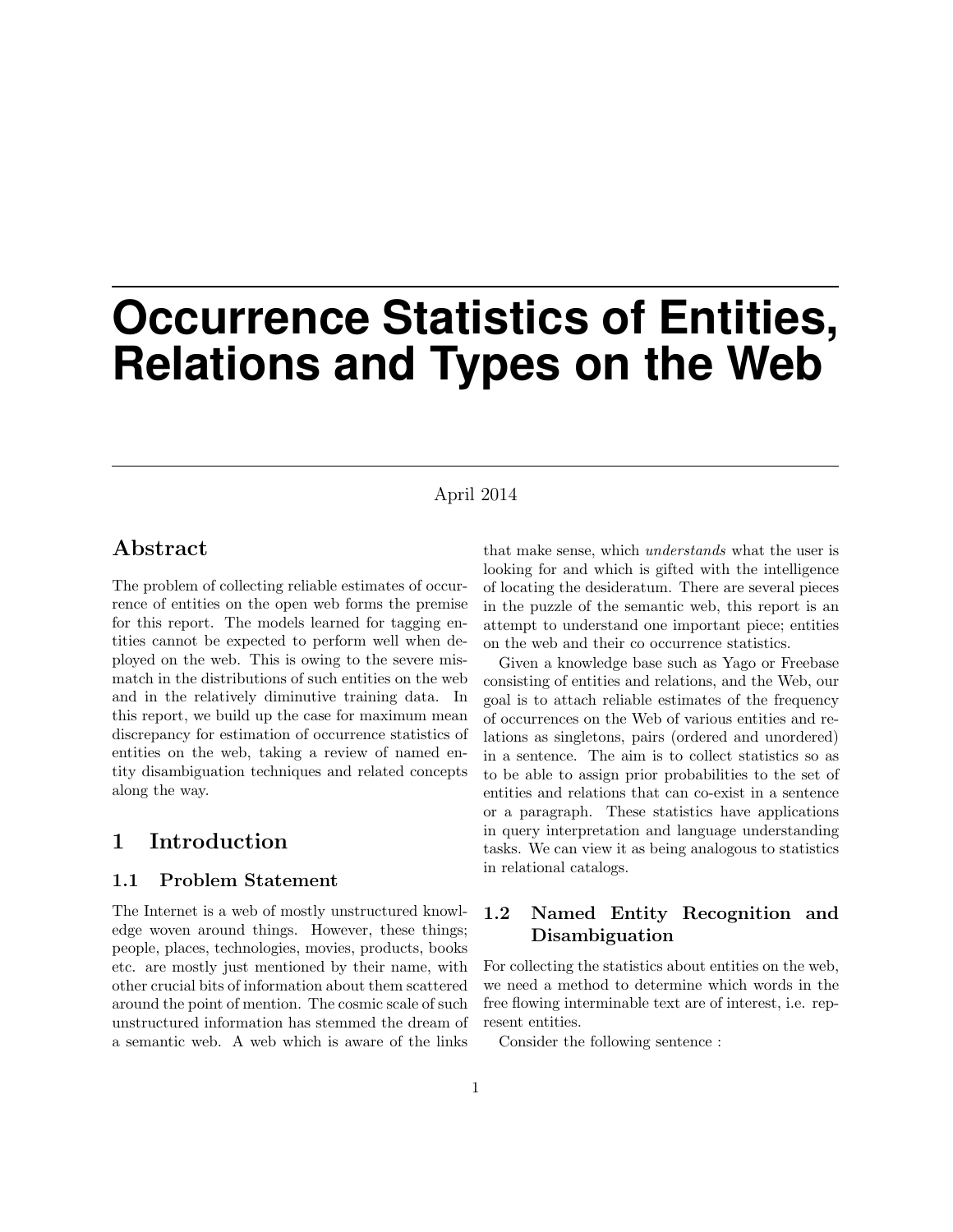#### <span id="page-2-1"></span>Michael Jordan is a Professor at Berkeley

We first want to identify all the named entities in the text. The task is called named entity recognition and is formally defined as :

### Definition [1](#page-0-0) (Named entity recognition<sup>1</sup>)

Named-entity recognition (NER) (also known as entity identification and entity extraction) is a subtask of information extraction that seeks to locate and classify atomic elements in text into predefined categories such as the names of persons, organizations, locations, expressions of times, quantities, monetary values, percentages, etc.

but we do not stop at that, we want to link each of the named entities thus recognized to a knowledge base[2](#page-2-0) . Thus, our problem has a 2 step solution :

• Step 1 : **Identify** entities

Michael Jordan PERSON is a professor at Berkeley INSTITUTION

• Step 2 : Link entities to knowledge bases :

```
Michael Jordan ENTITY (http://en.
wikipedia.org/wiki/Michael_I._Jordan)
is a professor at Berkeley ENTITY (http:
//en.wikipedia.org/wiki/University_of_
California,_Berkeley)
```
The stanford NER library is a popular choice for recognizing named entities. [\[5\]](#page-12-0)

#### 1.2.1 Applications

In simple terms, disambiguating named entities in the unstructured text imparts a structure to the document. We need two more data points to further appreciate the power that such a tool provides to us. The first is the size of the web. As of 31st March 2014, there are atleast 1.8 billon indexed web pages.[\[7\]](#page-12-0) The second is the number of wikipedia entities. The wikipedia statistics [\[8\]](#page-12-0) estimate the number of pages to be around 32 million.

Yago, a catalog of entities made from wikipedia has 12, 727, 222 entities. Imparting structure to documents at this magnitude has far reaching implications in the information extraction and is a bridge towards the hitherto dream of a semantic web.

It is highly recommended that the reader pays [http://www.google.co.in/insidesearch/](http://www.google.co.in/insidesearch/features/search/knowledge.html) [features/search/knowledge.html](http://www.google.co.in/insidesearch/features/search/knowledge.html), the google knowledge graph project, a visit.

#### 1.2.2 Terminology

The following terms are widely used in the literature on named entity disambiguation and thus in this article.

#### • Mention, Spot

A piece of text which needs to be disambiguated. For example, the sentence "Amazon has attracted a lot of visitors".

#### • Entity

A named entity as defined in the definition [1.](#page-2-1)

• Candidates

A set of entities which might be the correct disambiguation for a given mention. For example, possible candidates for the sentence above are "Amazon river" and "Amazon.com".

• Prior

Probability of a mention linking to a particular entity. For example, the mention "Amazon" may be used to refer to the website (say) 60% of the time.

• Knowledge base

A catalog of Entities where an entity is as defined above. For example, Wikipedia or yago.

### 1.3 A Baseline : Label and Collect

The baseline which presents itself given the above problem is labeling the corpora with the named entities and then collecting the markings, keeping track of which entity was seen when along the way. As intuitive as it seems, the method is unlikely to perform

<span id="page-2-0"></span><sup>&</sup>lt;sup>2</sup>The knowledge base is a catalog of entities, like Wikipedia. Refer section [\[2\]](#page-3-0)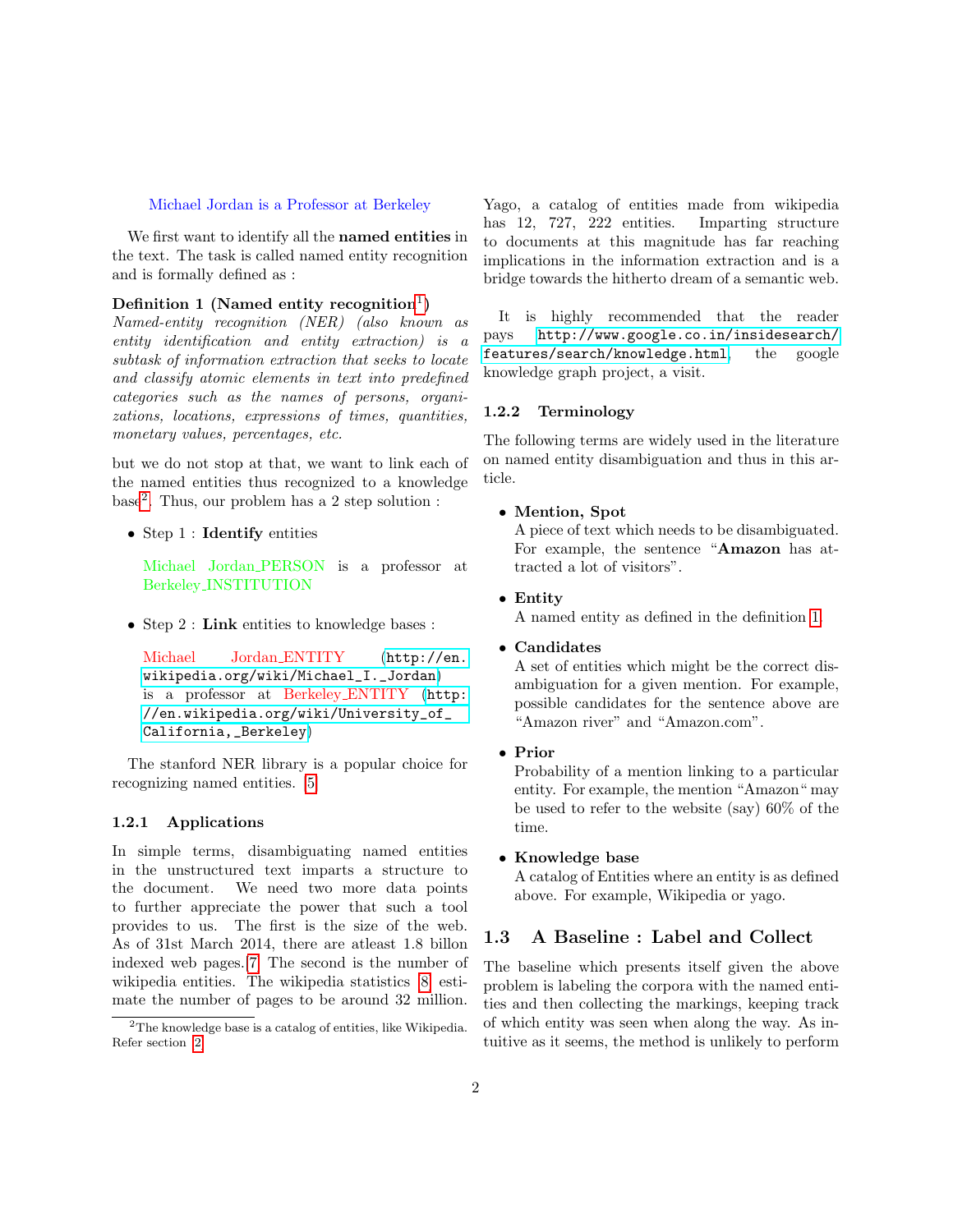well in the present scenario, owing to the mismatch in the training and test distribution [\[20\]](#page-12-0). Our training data, hand labeled corpora, is paltry in comparison with the massive open web, where such systems are supposed to be deployed. This is true even for large training datasets like the Wikipedia.

### 1.4 Maximum mean discrepancy

The observation that we don't really want the individual labels is a first step towards a better solution. There are 3 reported methods for direct estimation of class ratios [\[20\]](#page-12-0). We are interested in using one of them, maximum mean discrepancy (mmd) for solving the problem in hand.

We introduce mmd and propose a formulation for determining class ratios in section [5.](#page-10-0)

### 1.5 Structure

Section [2](#page-3-0) gives an overview of what are knowledge bases. This is important since the concept of such repositories of structured knowledge is central to the report.

Section [3](#page-4-0) begins with an introduction to the problem of named entity disambiguation, the terminology and applications, and goes on to cover the techniques for named entity disambiguation in some detail. We give and overview of the two broad categories of disambiguation techniques, Local and global disambiguation.

Section [4](#page-9-0) begins with a discussion on definition of Aggregate statistics and some of their applications. Finally, in section [5,](#page-10-0) we discuss Maximum mean discrepancy and its application for estimating the aggregate statistics over entities.

# <span id="page-3-0"></span>2 Structured Knowledge Repositories

### 2.1 What are knowledge bases?

Before the digital age, Encyclopedias, such as the Encyclopedia Britannica were hailed as the repositories containing all that is known to the mankind. As the computer age dawned, it didn't take long for people to realize that a lot can be achieved if somehow all this information could be made available in a digital format. Wordnet [\[15\]](#page-12-0) was perhaps the first such attempt. As the years passed, the research effort in the field of information extraction and creating structured knowledge got a huge pat on the back from the explosion of the web. Wikipedia catalyzed the community, which motivated development of structured knowledge bases like dbpedia and yago.

We discuss how knowledge bases fit in the context of named entity disambiguation, and give a list of several important knowledge bases, along with links to each for the interested reader.

### 2.2 Knowledge bases and Named Entity Disambiguation

Many named entity disambiguation algorithms exploit large knowledge bases. On the other hand, reliable named entity disambiguators will be conducive towards fabrication of gargantuan knowledge bases from the open web. We thus see a chicken and egg situation here. As is often the case in such standoffs, the cycle is broken with the help of extensive manual effort. In the present case, Wikipedia helps the situation.

### 2.3 Existing Knowledge Bases

We give a brief overview of some of the popular knowledge bases.

#### 2.3.1 Wordnet

- Wordnet has a clean, hand crafted type hierarchy. Well documented APIs, such as the nltk toolkit ([http://www.nltk.org/howto/](http://www.nltk.org/howto/wordnet.html) [wordnet.html](http://www.nltk.org/howto/wordnet.html)) are available for using wordnet for a plethora of tasks, such as listing all the senses of a word, finding distances between 2 concepts and the likes.
- Introduction to Wordnet [http://wordnetcode.](http://wordnetcode.princeton.edu/5papers.pdf) [princeton.edu/5papers.pdf](http://wordnetcode.princeton.edu/5papers.pdf)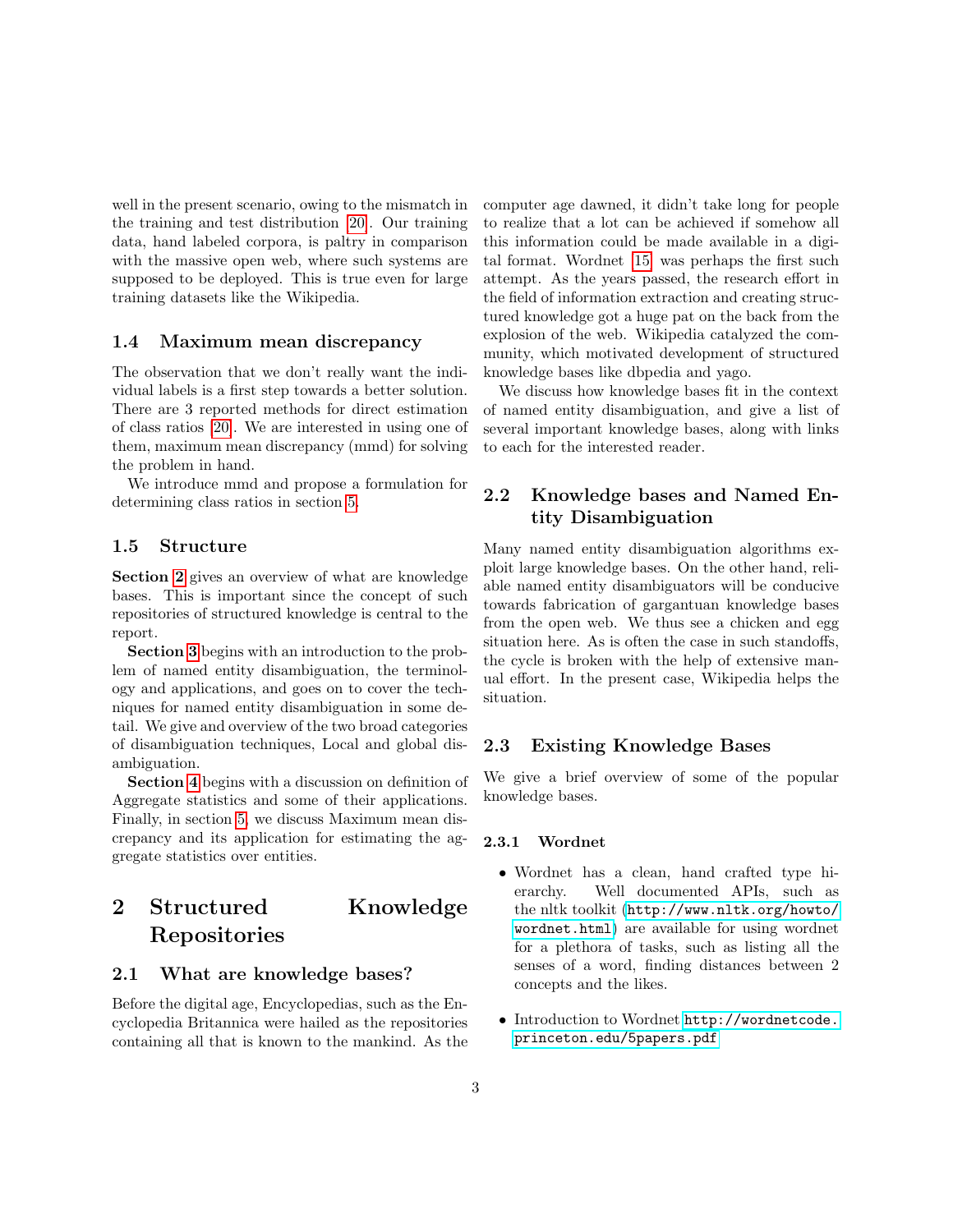### 2.3.2 YAGO

• An attempt to create a knowledge base that combines the clean type hierarchy of wordnet with the huge information that Wikipedia provides. [http://www.mpi-inf.](http://www.mpi-inf.mpg.de/yago-naga/yago/) [mpg.de/yago-naga/yago/](http://www.mpi-inf.mpg.de/yago-naga/yago/) has link to an online interface. Refer [\[16\]](#page-12-0) for details.

#### 2.3.3 DBpedia

• DBpedia <http://dbpedia.org/About> extracts information from the Wikipedia into RDF and provides an interface that can be used to ask semantic questions. Users can use SPARQL to ask complicated queries with results spanning several pages. Amazon also provides a DBpedia machine image for the users of AWS.

#### 2.3.4 Patty

• Patty [http://www.mpi-inf.mpg.de/](http://www.mpi-inf.mpg.de/yago-naga/patty/) [yago-naga/patty/](http://www.mpi-inf.mpg.de/yago-naga/patty/) is a repository of relation patterns. The aim is to create "Wordnet" for relations. The authors also create a subsumption hierarchy for the 350, 569 pattern synsets. Refer [\[18\]](#page-12-0) for details.

#### 2.3.5 Freebase

• Freebase [\[19\]](#page-12-0) relies on crowd sourcing for creation of a rich but clean knowledge base. The development of Freebase follows the same chain as Wikipedia, with users flagging issues, and cleaning and augmenting information. Freebase also provides access to itself using web APIs.

# <span id="page-4-0"></span>3 Named Entity Disambiguation Techniques

We have already given an introduction to the problem and the applications in the introduction. The next section discusses the solutions based on local disambiguation, i.e., figuring out the correct entity based on just the local evidences. Section 3.2 discusses the intuition behind having a global strategy for disambiguation, and the optimization problem that results from such an objective. The final section summarizes a recent work which pragmatically selects global and local evidences, to get the best of both worlds.

### 3.1 Local Disambiguation of named entities

### 3.1.1 Introduction

In local disambiguation, we collect just local evidences for each mention for its disambiguation. This was state of the art until the CSAW[\[1\]](#page-12-0) paper came along. We start by defining the problem and discussing the general form of solutions. We then provide a short summary of approach followed in Wikify [\[9\]](#page-12-0) and the famous Milne and Witten paper [\[6\]](#page-12-0). A solution based on machine learning[\[1\]](#page-12-0) concludes the subsection.

#### 3.1.2 Problem definition

We need to disambiguate a mention by collecting the local evidences. The evidences can be anything, POS tags, gender information, dictionary lookup etc. By local disambiguation, we mean that we cannot use the disambiguation information for any other entities for solving the problem.

#### 3.1.3 Solutions

Every local disambiguation techniques fall into one of the following two categories[\[9\]](#page-12-0)

#### • Knowledge based

Derived from the classical word sense disambiguation literature, this technique depends on the information drawn from the definitions provided by the knowledge base. (See Lesk's algorithm [\[14\]](#page-12-0)). This is based on the overlap of context with the definitions of each of the candidate senses as given in the knowledge base.

#### • Machine Learning based

This method is based on collecting features from the mention and its surroundings, and training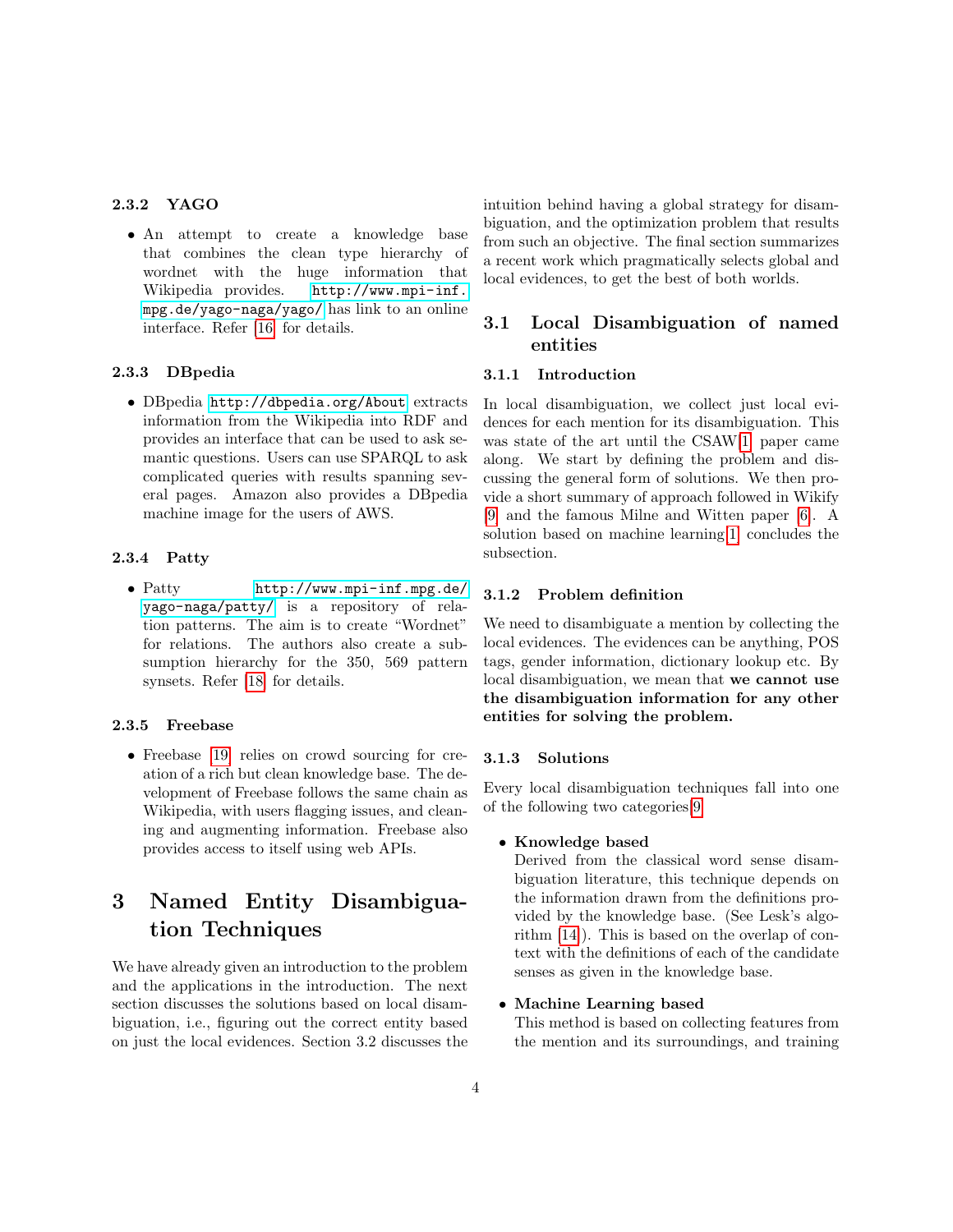a classifier to give a verdict on a particular sense being a likely disambiguation of a mention. Machine learning based local disambiguation was almost unanimously adopted by the ned community as the solution for local disambiguation. AIDA changed the scene by introducing a knowledge based local similarity score which works well.

### 3.1.4 Related Work

Wikify[\[9\]](#page-12-0) The biggest contribution of this paper is perhaps presenting Wikipedia as the catalog against which were supposed to disambiguate. The paper also identifies two broad methods of doing named entity disambiguation : Knowledge based and data based. Since the paper dates back to 2007, when the problem of NED was not as established, there are a lot of references to the problem of word disambiguation.

Learning to link with Wikipedia[\[6\]](#page-12-0) This paper defined three different features for disambiguation :

- Commonness : This is the prior defined in Chapter 1.
- Relatedness : Perhaps the biggest contribution of this paper, the relatedness score, gives a measure for determining how similar the two entities are. This measure is based on the number of common inlinks to entities in question. The relatedness measure as defined here has been used in a lot of works. In fact, all the approaches presented in the subsequent subsections use this relatedness score, popular as the Milne-Witten score for finding out entity entity similarity. This score is defined as follows

$$
r(\gamma, \gamma') = \frac{\log|g(\gamma) \bigcap g(\gamma')| - \log(\max\{|g(\gamma)|, |(\gamma')|\})}{\log \log(\min\{|g(\gamma)|, |(\gamma')|\})}
$$
  
Where

Where

- $-g(\gamma)$ : Set of wikipedia pages that link to  $\gamma$
- $c$ : Total number of Wikipedia pages
- $-r(\gamma, \gamma')$ : Relatedness of topics  $\gamma$  and  $\gamma'$

The algorithm selects a few unambiguous links in the document, and uses the similarity of the candidates with these unambiguous links as a criteria for disambiguation. Thus, in some sense, although the technique is not totally local, it shies away from doing anything to maintain coherence among the entities that are unveiled and thus we do not call this method a "Global method", which are discussed in the following subsection.

### 3.1.5 Machine learning based local disambiguation

As mentioned, there are primarily two approaches for local disambiguation. This subsection discusses a machine learning based local disambiguation method in some detail. This subsection is based on the local disambiguation approach taken in [\[1\]](#page-12-0).

Definitions We first repeat the definitions for quick reference :

- $s:$  Spot, an Entity to be disambiguated (Christian leader John Paul)
- $\gamma$  : An entity label value ([http://en.](http://en.wikipedia.org/wiki/Po-pe_John_Paul_II) [wikipedia.org/wiki/Po-pe\\_John\\_Paul\\_II](http://en.wikipedia.org/wiki/Po-pe_John_Paul_II))
- $f_s(\gamma)$ : A feature function that creates a vector of features given a spot and a candidate entity label.

Local compatibility : Feature design The feature function takes the spot and the candidate as arguments.

- The following information about a candidate  $\gamma$ is used
	- Text from the first descriptive paragraph of γ
	- Text from the whole page for  $\gamma$
	- Anchor text within Wikipedia for  $\gamma$ .
	- Anchor text and 5 tokens around  $\gamma$
- We now have 4 pieces of information about  $\gamma$ . We take each of these, and apply the following operations with one argument as the spot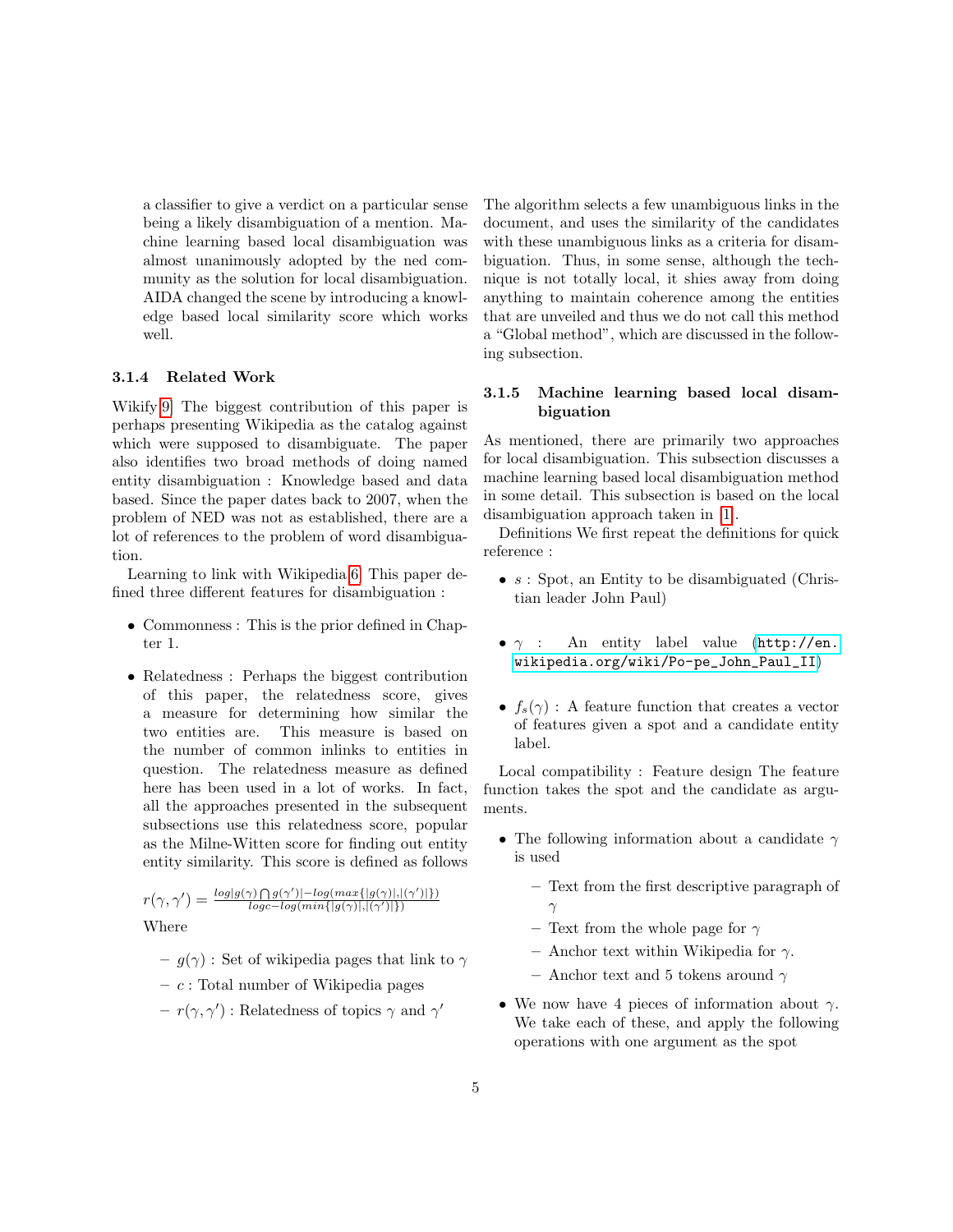- Dot-product between word count vectors
- Cosine similarity in TFIDF vector space
- Jaccard similarity between word sets

Thus, for a candidate - mention pair, we get a total of 12 Features (3 operations, 4 argument pairs).

In addition to these, we also use a sense probability prior as defined in the introduction. A popular way of obtaining the prior is counting the number of times the spot has been linked to a particular entity. For example, the hypertext "Linux" might be linked to the page for the Linux kernel 70% of the times, and to the page for Linux based operating systems rest of the times.

Compatibility Score Once we have the features, we train the classifier by using the following optimization objective :

- $\bullet$  Local compatibility score between a spot s and a candidate is given by  $w^T f_s(\gamma)$
- $\bullet$  w is trained using an SVM like training objective

$$
w^T f_s(\gamma) - w^T f_s(\gamma) \ge 1 - \epsilon_s
$$

Finding the best candidate

Note that a multi class classifier is not learned for several reasons, all of which can be mapped to the large number of classes.

### 3.2 Collective Disambiguation of Named Entities

#### 3.2.1 The key intuition

We have seen several different "local" solutions, attempting to solve the problem by collecting evidence around a mention and then using it to disambiguate. Milne and Witten [\[6\]](#page-12-0) came close to inculcating some sort of coherence, but they couldn't totally build up the intuition. It was after a wait of 2 years that CSAW [\[1\]](#page-12-0) took the game to a whole new level by working on the following key intuition :

• A document is usually about one topic

- Disambiguating each entity using the local clues misses out on a major piece of information : Topic of a page
- A page is usually has one topic, you can expect all the entities to be related to the topic somehow

### Michael Jackson : 30 Disambiguations

John Paul : 10 disambiguations

But if they are mentioned on the same page, the page is most likely about Christianity, A big hint towards disambiguating both of them.

Since the CSAW[\[1\]](#page-12-0) paper, every work on named entity disambiguation includes a notion of Topical coherence in the solution.

### 3.2.2 Challenges

Though the notion of topical coherence is very natural and intuitive, there are a lot of challenges involved when it comes to actually mapping these intuitions to an optimization problem. We present the challenges involved and the solution given by the CSAW team.

- Capturing local compatibility
	- Create a scoring function to rank possible candidates
- Inculcating topical coherence in the overall objective

#### – Define Topical coherence

Out of these two challenges, various solutions to the problem of capturing the local compatibility are presented in Chapter 2. In this subsection, we focus on the problem of collective disambiguation.

#### 3.2.3 The Dominant Topic Model

• Need to define a collective score based on pairwise topical coherence of all  $\gamma_s$  used for labeling.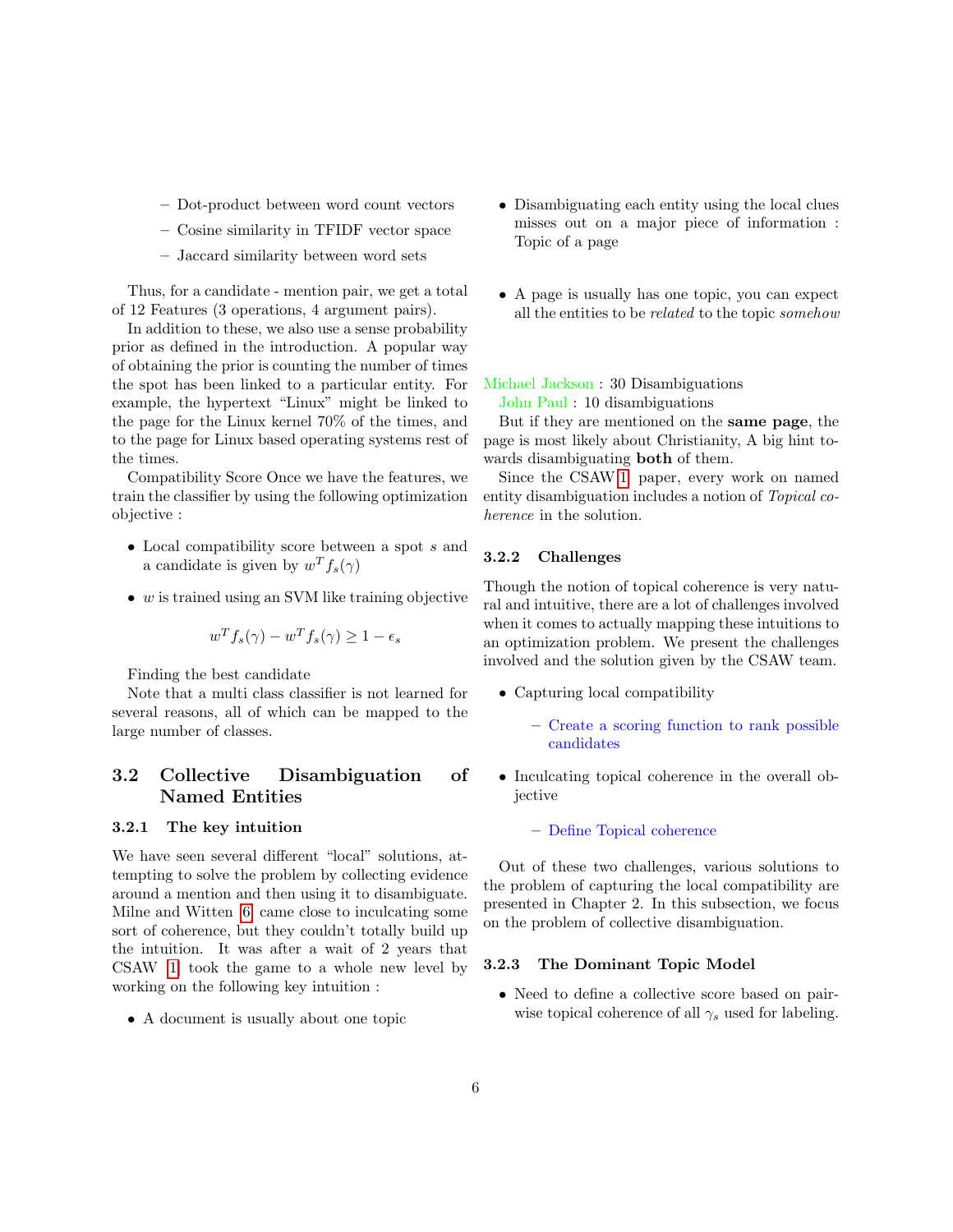### Data: A Document d Result: Annotated document d' with every mention linked to the best candidate entity foreach mention m in the document do

calculate  $argmax_{c_m \in \Gamma} w^T f_m(c_m)$  where  $\Gamma = c_m : c_m$  is a possible disambiguation of m end

### Algorithm 1: Local disambiguation

- The pairwise topical coherence,  $r(\gamma_s, \gamma_s')$  is as de- 3.2.5 Solving the optimization objective fined above.
- For a page, overall topical coherence :

$$
\Sigma_{s\neq s'\in S_0}r(\gamma_s,\gamma_s')
$$

• Can be written as clique potential as in case of node potential

$$
exp(\Sigma_{s\neq s'\in S_0}r(\gamma_s,\gamma'_s))
$$

#### 3.2.4 The Optimization objective

With different notations as above, we would like to maximize the following to get the best results.



Figure 3: Labels  $\gamma \in \Gamma_s, \gamma' \in \Gamma_{s'}$  have to be chosen for spots  $s, s'$  to maximize a combination of spot-tolabel compatibility scores  $NP_s(\gamma)$ ,  $NP_{s'}(\gamma')$  as well as topical similarity between  $\gamma$  and  $\gamma'$ , say,  $g(\gamma)^{\top} g(\gamma')$ . [3](#page-7-0)

In verbose, we want that the entity-entity coherence be maximized, while choosing the disambiguation which is the best.

The authors compare 2 different approaches for solving the optimization objective.

• LP rounding approach

 $|\Gamma| + |\Gamma|^2$  binary variables were introduced. The first set of binary variables decide the candidate that each mention takes, and the second set has one binary variable for each possible candidate pair. The authors relax this integer programming to a linear programming and then used rounding with a threshold of 0.5 to obtain the best solution.

• Hill climbing

Starting from all assignments set to NA, assignments are done based on local potentials only. The following figure ( from the paper) illustrates the process.



- $7:$
- **return** latest solution  $y^{(\tilde{k})}$ 8:

### 3.3 Pragmatic combination of Local and Global Disambiguations

#### 3.3.1 Introduction

Recall that Chapter 2 was about local disambiguation. In subsection 3, we saw how global disambiguation can be combined with the overall objective. A

<span id="page-7-0"></span><sup>3</sup>Reproduced from [\[1\]](#page-12-0)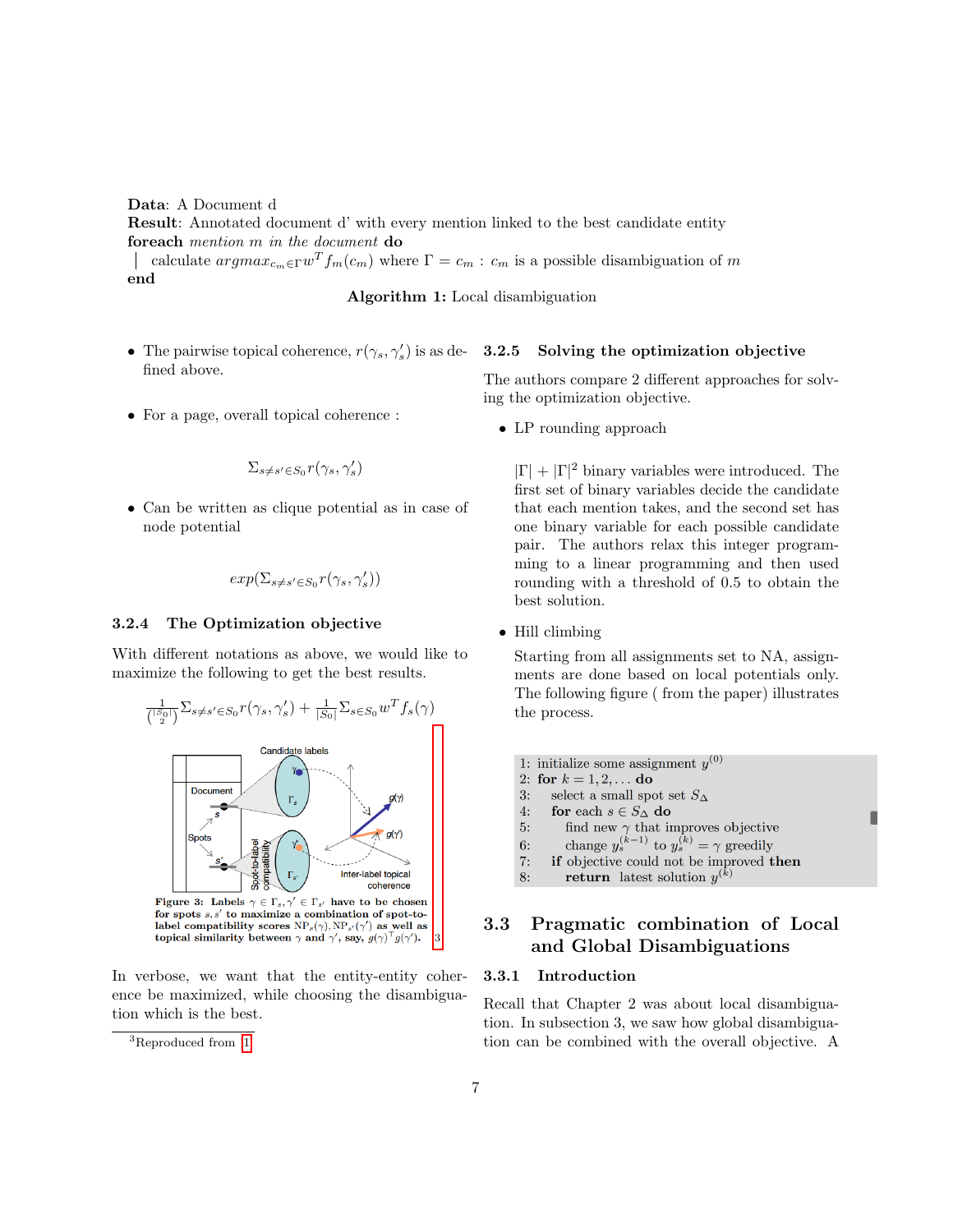recent work, Robust disambiguation of named entities in text [\[10\]](#page-12-0), proposes that blindly opting for global disambiguation may not be always right. Consider the sentence : "Manchester will play Madrid in Barcelona".

All the 3 named entities in the sentence are Cities as well as football clubs. Collective disambiguation may coerce all the three mentions to be either football clubs or cities. The work aims to solve this problem by being selective about when to go for collective disambiguation.

#### 3.3.2 Approach

This approach first creates a mention to candidate graph. The sample graph for the sentence "They performed Kashmir written by Page and Plant. Page played unusual chord on his Gibson." is as shown below :



Figure 1: Mention Entity Graph

Having created the graph, we need to assign the edge weights. Clearly, there are 2 kinds of edges involved :

- Mention Entity edge : The authors used a knowledge based approach to assign this weight. This is as outlined in subsection 2. The details about this score are given in [\[11\]](#page-12-0).
- Entity Entity edge : Milne witten score as defined in subsection 2 is used for this purpose.

With the graph ready, the authors pluck the in a greedy manner such that there is only one edge between each mention and entity.

### 3.4 Further Readings on Named Entity Disambiguation

For this report, only a small subset of the papers was selected to cover as much ground as possible. The following list may be valuable to the interested readers.

- Mining evidences for named entity disambiguation The authors discuss a modified LDA model for gathering more words that are important to disambiguate an entity. Li, Yang, et al. "Mining evidences for named entity disambiguation." Proceedings of the 19th ACM SIGKDD international conference on Knowledge discovery and data mining. ACM, 2013.
- We have emphasized on Wikipedia as the catalog. The following work presents a general approach

Sil, Avirup, et al. "Linking named entities to any database." Proceedings of the 2012 Joint Conference on Empirical Methods in Natural Language Processing and Computational Natural Language Learning. Association for Computational Linguistics, 2012.

- Large scale named entity disambiguation. Cucerzan, Silviu. "Large-Scale Named Entity Disambiguation Based on Wikipedia Data." EMNLP-CoNLL. Vol. 7. 2007.
- One of the initial works on NED Bunescu, Razvan C., and Marius Pasca. "Using Encyclopedic Knowledge for Named entity Disambiguation." EACL. Vol. 6. 2006.
- Quick entity annotations for short text Suchanek, Fabian M., Gjergji Kasneci, and Gerhard Weikum. "Yago: a core of semantic knowledge." Proceedings of the 16th international conference on World Wide Web. ACM, 2007.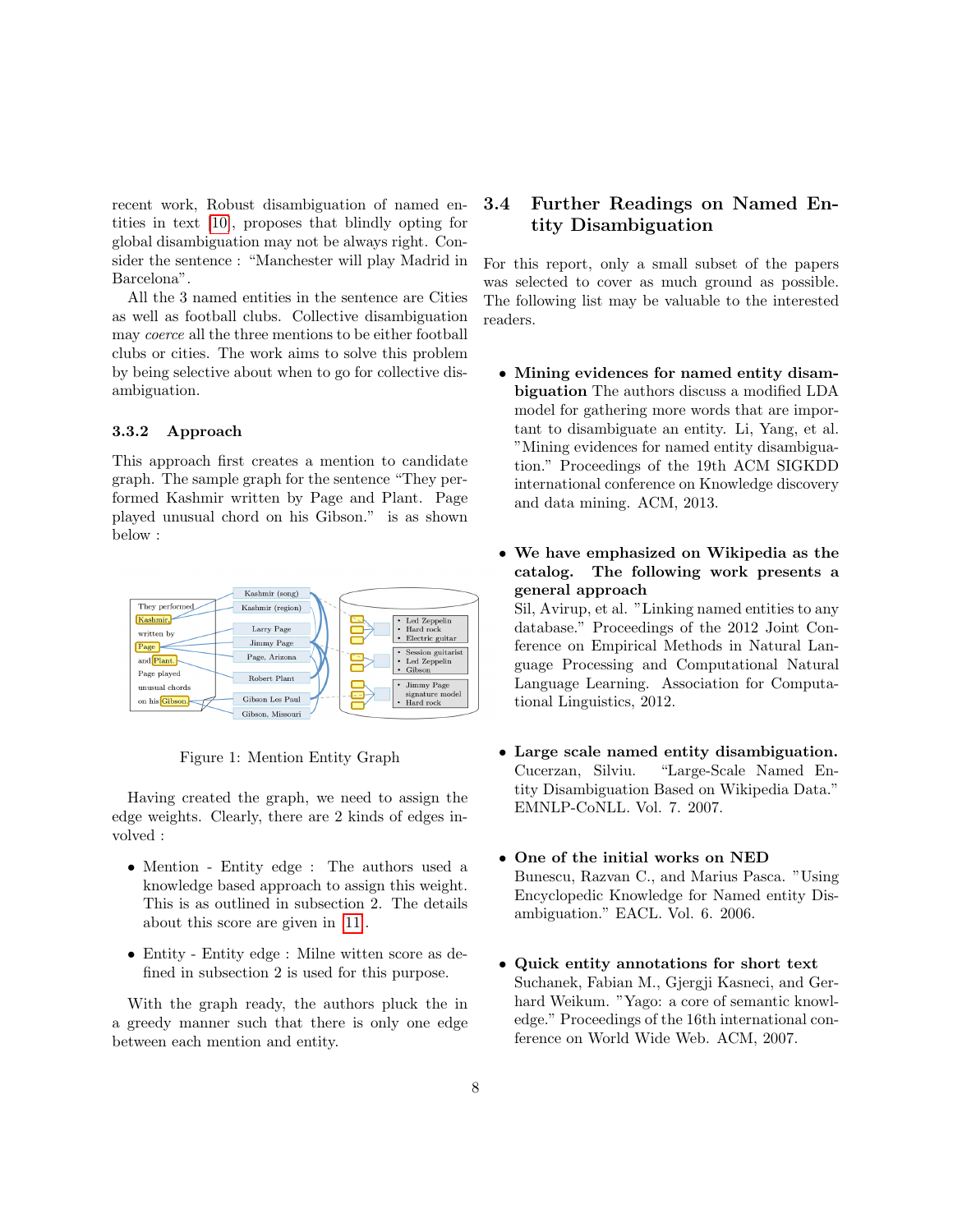# <span id="page-9-0"></span>4 Distributional Statistics of Named entities

Once you have a catalog of things, it makes sense to ask which of these "things" are more important than the others. In fact, one might extend the question and ask, "Which pairs (or triples) of these things appear together on the open web?". We define several different statistics one might be interested in over these entity catalogs, discuss some applications, propose a baseline method and finally, prepare the ground for the next section by giving an outline of a solution which is aimed at directly providing us with the statistics we are looking for.

### 4.1 What Statistics?

#### 4.1.1 Which sense dominates for an entity?

For starters, we might want to calculate the number of times a particular "sense" of an entity<sup>[4](#page-9-1)</sup> is used. For example, the entity Michael Jordan has several disambiguations, : The Professor, Basketballer and the botinist. We want to find out the distribution of occurrences of these senses. We call this number the sense prior.

It is important to note that Entity Prior is different from mention prior, which is the fraction of times a mention links to a particular entity. For example, the text "Gingerbread" might refer to several different concepts; from perhaps the most famous Android 2.3 to the novel. Mention prior is to find out how many Gingerbreads mentions on the web refer to Gingerbread the Operating system. Entity sense prior would tell us how frequent is Gingerbread the OS compared with Gingerbread the novel.

$$
\text{Sense Prior}(S_i, E) = P(E \text{ appears as the } i^{th} \text{ sense}) = P(S_i | \text{``}E \text{''}) \tag{1} \text{Given a}
$$

Where  $S_i$  is the  $i^{th}$  sense<sup>[5](#page-9-2)</sup> of the entity E.

### How often do the 2 entities appear together?

A second interesting statistic would be to count how many times do two given entities, taking two given senses appear together. For example, We might want to know how many times does Nokia <http://en.wikipedia.org/wiki/Nokia> appears with Gingerbread [http://en.wikipedia.org/](http://en.wikipedia.org/wiki/Gingerbread_(operating_system)) [wiki/Gingerbread\\_\(operating\\_system\)](http://en.wikipedia.org/wiki/Gingerbread_(operating_system))

We call these counts Entity bi grams. We note that in contrast to word bi-grams and relational grams [\[12\]](#page-12-0), entity bi grams are symmetric, and there is no obvious use case where we might need to know the order dependent occurrence count of the entities. However, such a formulation will lead to a sparse distribution, since each count will have to be normalized by the total number of entity bigrams. We thus define the entity bi gram count as follows :

Entity Bi Gram $(E2|E1) = P(E2)$  follows  $E1$  =  $P(E2|E1)$ (2)

We propose an application of Entity bi grams for finding out important entities motivated by [\[12\]](#page-12-0).

### 4.2 Applications

We list a few applications of the sense prior and outline an application of the entity bigrams.

#### 4.2.1 Sense Prior

A prior over the sense will be helpful in many applications related to information retrieval.

- Entity Querying
- Knowledge graph based searching

### 4.2.2 Entity Bigrams

 $^{\prime\prime})$ Given an entity, we want to find out other important entities that are related to it. For example, given an entity Barack Obama, President of the USA, we need to provide top 10 entities that are "close" to Barack Obama the President. Since the solution is only a slight modification of the solution presented

<span id="page-9-1"></span><sup>4</sup>Please note that we refer to entity in general terms. For example, any object having a YAGO id is an entity

<span id="page-9-2"></span> $5$ <sup>th</sup> disambiguation in Wikipedia parlance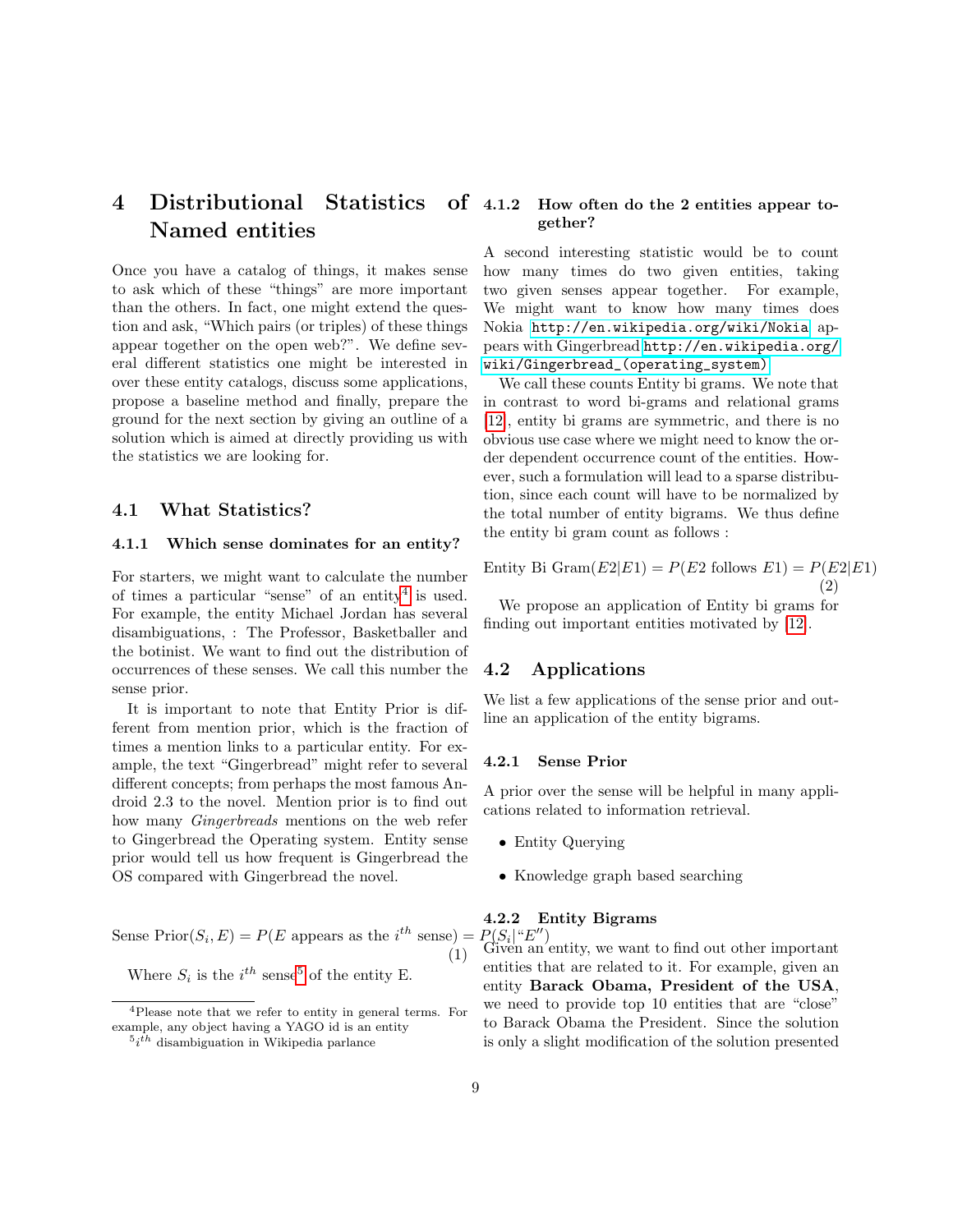in [\[13\]](#page-12-0) for finding out important relations, we only sketch an outline here.

For the entity we are interested in, Say X, create a node. Now attach to the node X all the entities E for which  $P(E|X) > \epsilon$  where  $\epsilon$  is some threshold. Let the weight of the edge be defined as

$$
P(E|X) + P(X|E) \tag{3}
$$

We then apply personalized page rank on the X sub graph, starting with X having a page rank of 1 and other nodes having a page rank of 0. We can then sort the nodes based on the their page ranks upon convergence.

### 4.3 Baseline Approach : Label and Collect

How do we collect the aforementioned statistics? This question shouldn't be too difficult to answer now. The whole of part 3 was dedicated towards tagging entity mentions in the text. We can use any of the methods (for example, AIDA can be set up as a rest service) to tag the corpus, and then iterate over the corpus to collect these statistics in single pass.

### 4.4 Solution based on estimating class ratios

While estimating class ratios by doing per mention disambiguation seems pretty intuitive, we are doing more than what we need to do. We are not interested in what each mention disambiguates to, a count of how many times does a particular entity appears is the desideratum. There are 3 different methods in the open domain for directly estimating the class ratio[\[20\]](#page-12-0) , without going through the label and collect route. In particular, [\[20\]](#page-12-0) discuss a solution based on maximum mean discrepancy and proves some upper bounds on errors.

If mmd really works, we should expect better estimation of the sense prior and the entity grams. The next section outlines the mmd based solution and how mmd may be used to estimate the sense priors for different entities.

# <span id="page-10-0"></span>5 MMD for estimating ratios of named entities in text

This section discusses the MMD approach for direct estimation of class ratios[\[20\]](#page-12-0). We first provide an intuition for the solution, follow it up with some results

### 5.1 Introduction

The following hypothetical example is aimed to capture the gist of class ratio estimation using mmd. Suppose that in a factory producing balls, there are 3 different ball production machines, (say) A, B and C. Since neither of the machines is perfect, they do not produce spherical balls. Rather, the balls are ellipsoids. Thus, for each ball, we have 3 different features corresponding to the three semi-axes. Since all the machines are different, they have their own unique view of how balls should look like, and thus we expect that the semi axes are a good way of telling the machine which produced a given ball.

Also assume that for all the 3 machines, we also have the most likely (expected) semi axes measures of the balls produced by them. Let us call these  $\phi_a(x), \phi_b(x)$ , and  $\phi_c(x)$ . These are the expected feature weights.

Suppose we are given a 150 balls produced from these three machines. For 120 balls out of them, we know the machine from which the ball was produced. For the remaining 30 balls, we are asked to give an estimate of how many balls came from machine A, B and C.

How do we do this? Of course, we can learn a classifier from the 120 known instances and then learn the label each of the 30 balls and collect counts (label and collect approach). MMD takes the following route to reach the solution.

Suppose we are magically given the true class ratios, say,  $\theta_a$ ,  $\theta_b$  and  $\theta_c$ . Let  $\phi$  be the average of the semi axes of the 30 balls. Let  $\phi'$  be defined as

$$
\phi' = \phi_a * \theta_a + \phi_b * \theta_b + \phi_c * \theta_c \tag{1}
$$

Clearly, we would expect  $\phi$  to match  $\phi'$ .

Note that we don't really know the  $\theta s$ , but all is not lost since we know what to look for; we look for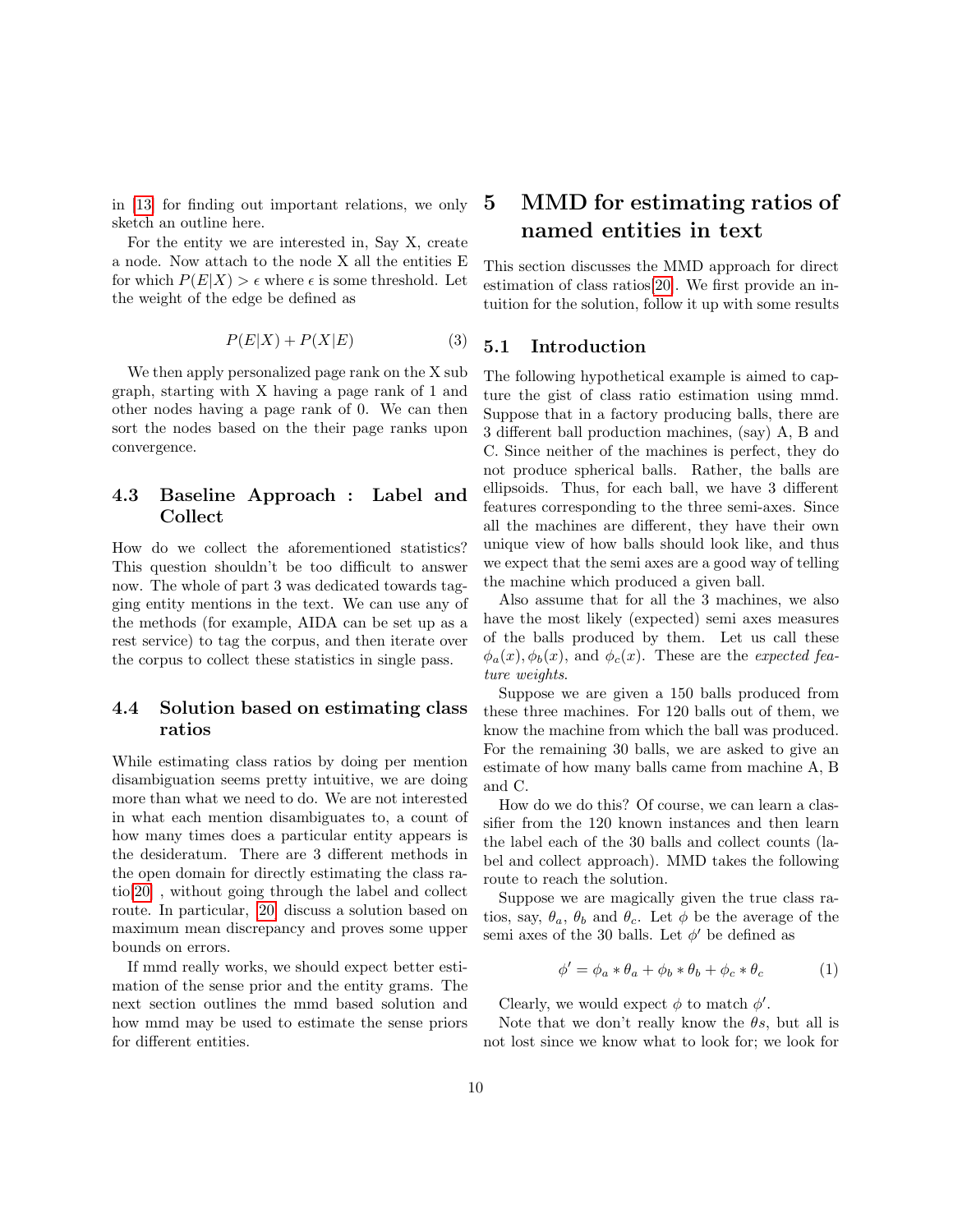the thetas that minimize :

$$
||\phi_a * \theta_a + \phi_b * \theta_b + \phi_c * \theta_c - \phi'||^2 \tag{2}
$$

While ensuring that :

- All the  $\theta s$  sum to 1.
- All the  $\theta s$  are non negative.

This is the motivation behind MMD for class ratio estimation.

### 5.2 MMD Formulation

With the above example by our side

### 5.2.1 Problem Definition

We reproduce the problem statement from [\[20\]](#page-12-0)

- Let  $X = x \in R_d$  be the set of all instances and  $Y = 0, 1, \dots, c$  be the set of all labels.
- Given a labeled dataset  $D(\subset X \times Y)$ , design an estimator that for any given set  $U(\subset X)$  can estimate the class ratios  $\theta = [\theta_0, \theta_1, ..., \theta_c]$  Where  $\theta_y$  denotes the fraction of instances with class label y in U

#### 5.2.2 Objective

- Match two distributions based on the mean of features in the hilbert space induced by a kernel K.
- Assume that distribution of features is same in both training and test data  $P_U(x|y)$  =  $P_D(x|y), \forall y \in Y$
- Thus, the test distribution must equal  $Q(x)$  =  $\Sigma_y P_D(x|y) \theta_y$
- Let  $\bar{\phi}_y$  and  $\bar{\phi}_u$  denote the true means of the feature vectors of the y th class and the unlabeled data
- Suppose we somehow get the true class ratios  $\theta$ . The true mean of the feature vector of the unlabeled data can then be obtained by  $\Sigma_y \theta_y \overline{\phi}_y$ .
- So ideally,  $\Sigma_y \theta_y \bar{\phi}_y = \bar{\phi}_u$

The objective thus is

$$
\underset{\theta}{\text{argmin}} \ \Sigma_y \in Y \ ||\Sigma_y \theta_y \bar{\phi}_y - \bar{\phi}_u||^2 \tag{3}
$$

Such that

•  $\forall y, \theta_y \geq 0$ •  $\sum_{y=0}^{c} \theta_y = 1$ 

Interesting discussion on theoretical bounds on the error in the class ratios thus predicted and methods for learning Kernel can be found in [\[20\]](#page-12-0)

#### 5.2.3 Estimating entity ratios using MMD

Given a corpus with mentions identified (using, say [\[5\]](#page-12-0)), we want reliable estimates of frequency of each of the entities. In this subsection, we gloss over the solution.

#### • Features

Each mention has several candidate disambiguations. This gives one way of formulating the features. For each mention, we can have a (sparse) feature vector having non zero scores for the candidates.

#### • Training data

Can be obtained by splicing the named entity disambiguation pipeline of any of the popular named entity disambiguators. [\[21\]](#page-12-0) discusses how to achieve this for AIDA, a popular named entity disambiguator.

### 6 Conclusion

The potential of open web can only be harnessed to its full extent by adding structure to it. The process involves creating structured repositories derived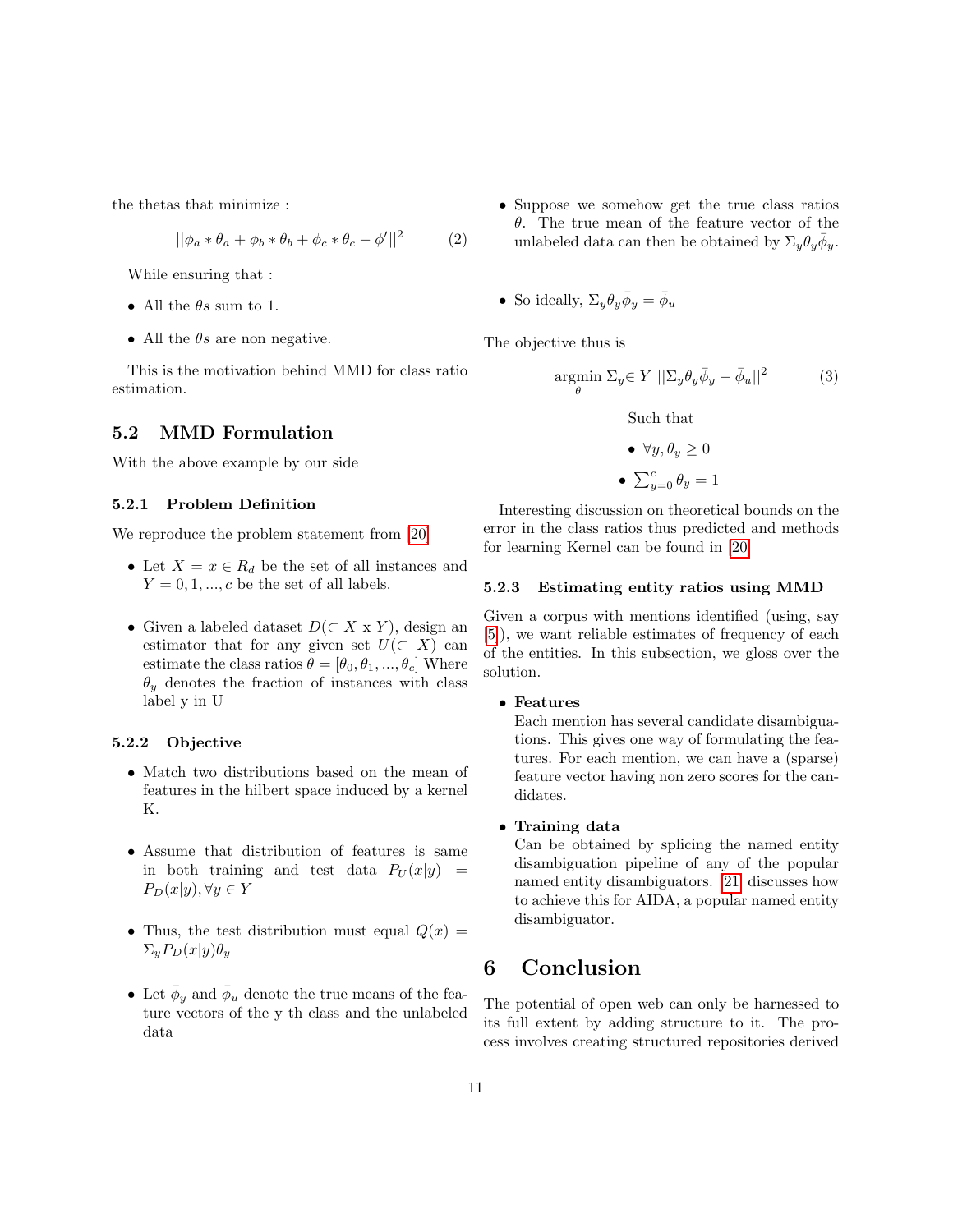from the web that can answer interesting questions pertaining to entities that exist on the web.

Many such smart applications that rely on structured web will rely on frequencies of occurrence of the former. The report has been a buildup to achieving that. We started by briefing what knowledge bases are. In the second part, we introduced the problem of disambiguating the mentions of named entities and presented solutions roughly spanning last 8 years of research in the field.

In the third part, we elaborated on what is meant by aggregate statistics and presented several applications of the same. We presented maximum mean discrepancy approach for class ratio estimation via an example and discussed the problem formulation. We briefly outlined how mmd can be applied for estimating occurrence statistics of entities.

State of the art approaches for named entity disambiguation brush the figure of 90% accuracy. It is thus expected that the focus of the community will now shift to making the process of disambiguation faster and integrating the disambiguators in the search pipeline. It remains to be seen how approaches based on direct estimation of entity occurrence ratios perform in comparison with the standard tools, both in terms of speed and accuracy.

### 7 Acknowledgement

This report is a summary of selected readings undertaken while working under the guidance of Prof. Sunita Sarawagi on application of mmd for collecting occurrence statistics of entities on the web. I would like to thank her for the guidance. It was immensely helpful in gaining the understanding required for writing this report.

Thanks to Mr. Arun Iyer for all the help with understanding maximum mean discrepancy and its implementation.

Lectures by Prof. Soumen Chakarbarti provided useful insights into the problem of named entity disambiguation.

### <span id="page-12-0"></span>References

- [1] Kulkarni, Sayali, et al. "Collective annotation of Wikipedia entities in web text." Proceedings of the 15th ACM SIGKDD international conference on Knowledge discovery and data mining. ACM, 2009.
- [2] [http://www.cse.iitb.ac.in/~soumen/OWI/](http://www.cse.iitb.ac.in/~soumen/OWI/Slides/) [Slides/](http://www.cse.iitb.ac.in/~soumen/OWI/Slides/)
- [3] William Cohen's Survey available at [2](#page-12-0)
- [4] [http://en.wikipedia.org/wiki/](http://en.wikipedia.org/wiki/Named-entity_recognition) [Named-entity\\_recognition](http://en.wikipedia.org/wiki/Named-entity_recognition)
- [5] [http://nlp.stanford.edu/software/](http://nlp.stanford.edu/software/CRF-NER.shtml) [CRF-NER.shtml](http://nlp.stanford.edu/software/CRF-NER.shtml)
- [6] Milne, David, and Ian H. Witten. "Learning to link with wikipedia." Proceedings of the 17th ACM conference on Information and knowledge management. ACM, 2008.
- [7] ws <http://www.worldwidewebsize.com/>
- [8] [http://en.wikipedia.org/wiki/Wikipedia:](http://en.wikipedia.org/wiki/Wikipedia:Statistics) [Statistics](http://en.wikipedia.org/wiki/Wikipedia:Statistics)
- [9] Mihalcea, Rada, and Andras Csomai. "Wikify!: linking documents to encyclopedic knowledge." Proceedings of the sixteenth ACM conference on Conference on information and knowledge management. ACM, 2007.
- [10] Hoffart, Johannes, et al. "Robust disambiguation of named entities in text." Proceedings of the Conference on Empirical Methods in Natural Language Processing. Association for Computational Linguistics, 2011.
- [11] Hoffart, Johannes, et al. "Kore: keyphrase overlap relatedness for entity disambiguation." Proceedings of the 21st ACM international conference on Information and knowledge management. ACM, 2012.
- [12] Balasubramanian, Niranjan, Stephen Soderland, and Oren Etzioni. "Rel-grams: a probabilistic model of relations in text." Proceedings of the